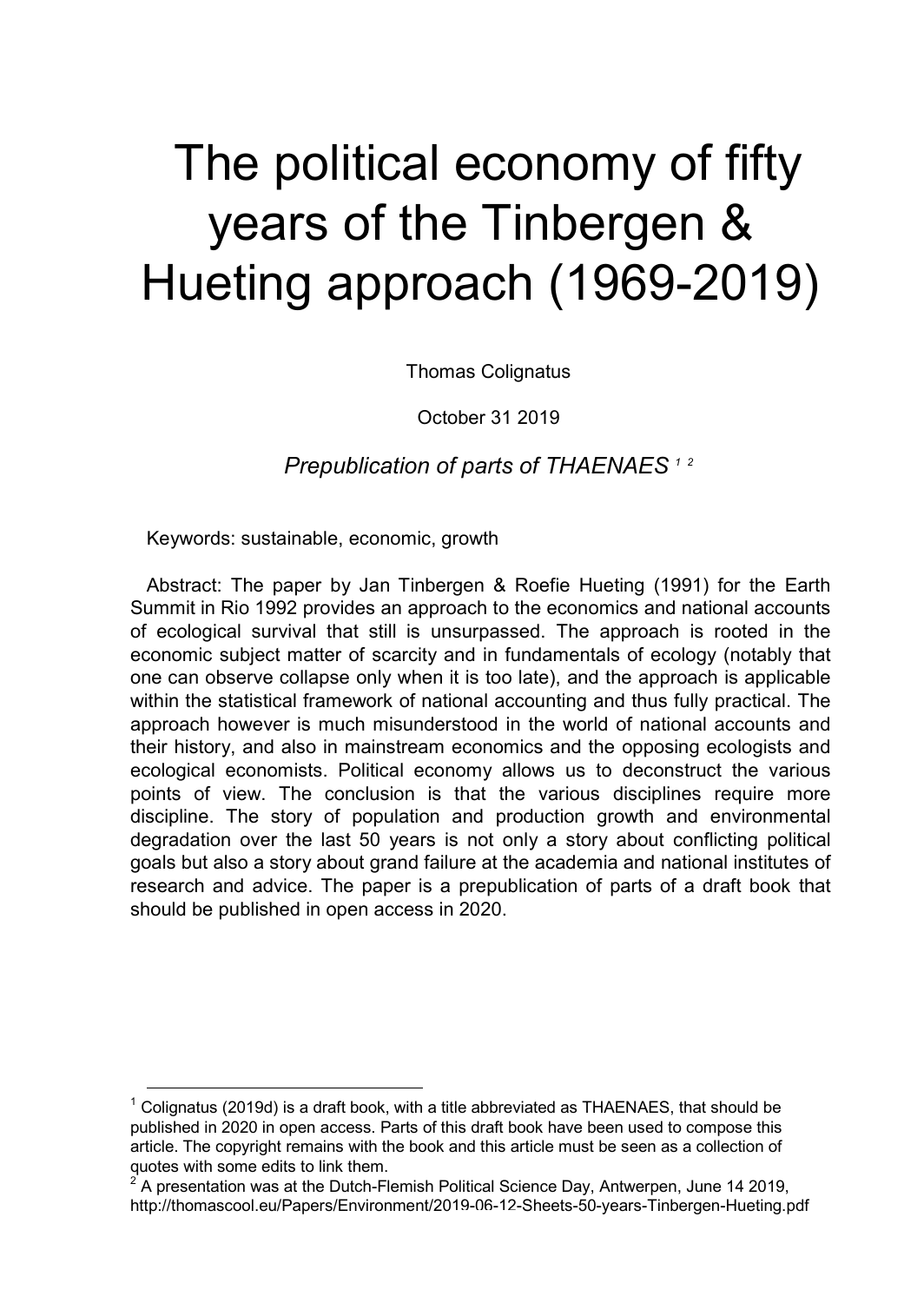| 1. | <b>Introduction</b>                                                    | $\mathbf{2}$ |
|----|------------------------------------------------------------------------|--------------|
|    | 2. The academic lure of the calculus of variations                     | 3            |
|    | 3. A state of denial in a country that will be flooded                 | 5            |
|    | 4. Conventional versus traditional national accounts and their history | 6            |
|    | writing                                                                |              |
|    | 5. Ecologists and ecological economics                                 | 9            |
|    | 6. Wie es eigentlich gewesen ist                                       | 11           |
|    | 7. Conclusions                                                         | 12           |
|    | 8. References                                                          | 12           |

#### **1. Introduction**

Ragnar Frisch (1895-1973) and Jan Tinbergen (1903-1994) received the Nobel Prize in economics in 1969. Roefie Hueting (born 1929) is a recipient of the UNEP Global 500 Award in 1994. $3$  Tinbergen was the organiser behind the latter award, see his collection of recommendations by Robert Goodland (1939-2013) and others (originally for the Sasakawa prize). <sup>4</sup> Apart from organising the UNEP award amongst environmentalists, Tinbergen also expressed his own support on content concerning economics and the national accounts.

Tinbergen & Hueting (1991)  $<sup>5</sup>$  provide an approach to the economics and</sup> national accounts of ecological survival that still is unsurpassed. The approach is:

- (1) rooted in the economic subject matter (scarcity)
- (2) rooted in fundamentals of ecology (collapse is observed when it is too late)
- (3) applicable within the statistical framework of national accounting and thus fully practical
- (4) demanding in economic and environmental expertise but concerning its result easy to understand by policy makers and the general public, for, with *standard national income* (NI) and *environmentally Sustainable National Income* (eSNI), then  $e\Delta = NI - eSNI$  namely gives the distance to environmental sustainability.

Boumans (1992) shows that young Tinbergen in his thesis Tinbergen (1929) moved from physics to economics in a "limited transfer", namely that Tinbergen adopted the methods and not the analogies of physics. The use of those analogies is what Mirowski (1989) evaluated as "more heat than light". Buitenhuis (2016) in a master's thesis supervised by Boumans clarifies that young Tinbergen was familiar with the methods of thermodynamics, but there are indications that he had his hesitations about their fruitfulness for economics. <sup>6</sup> Tinbergen in 1926 moved onwards to business cycle analysis at CBS Statistics Netherlands. Tinbergen in

 3 http://www.global500.org/index.php/thelaureates/online-directory/item/208-roelof-hueting

<sup>4</sup> http://www.sni-hueting.info/EN/Others/2019-05-02-Tinbergen-1990-UNEP-Sasakawa-Hueting.pdf

<sup>&</sup>lt;sup>5</sup> http://www.sni-hueting.info/EN/Publications/1991-Tinbergen-Hueting-GNP-and-marketprices.pdf<br><sup>6</sup> https://tii

https://tinbergenletters.eur.nl/Letters/letter-to-pikler/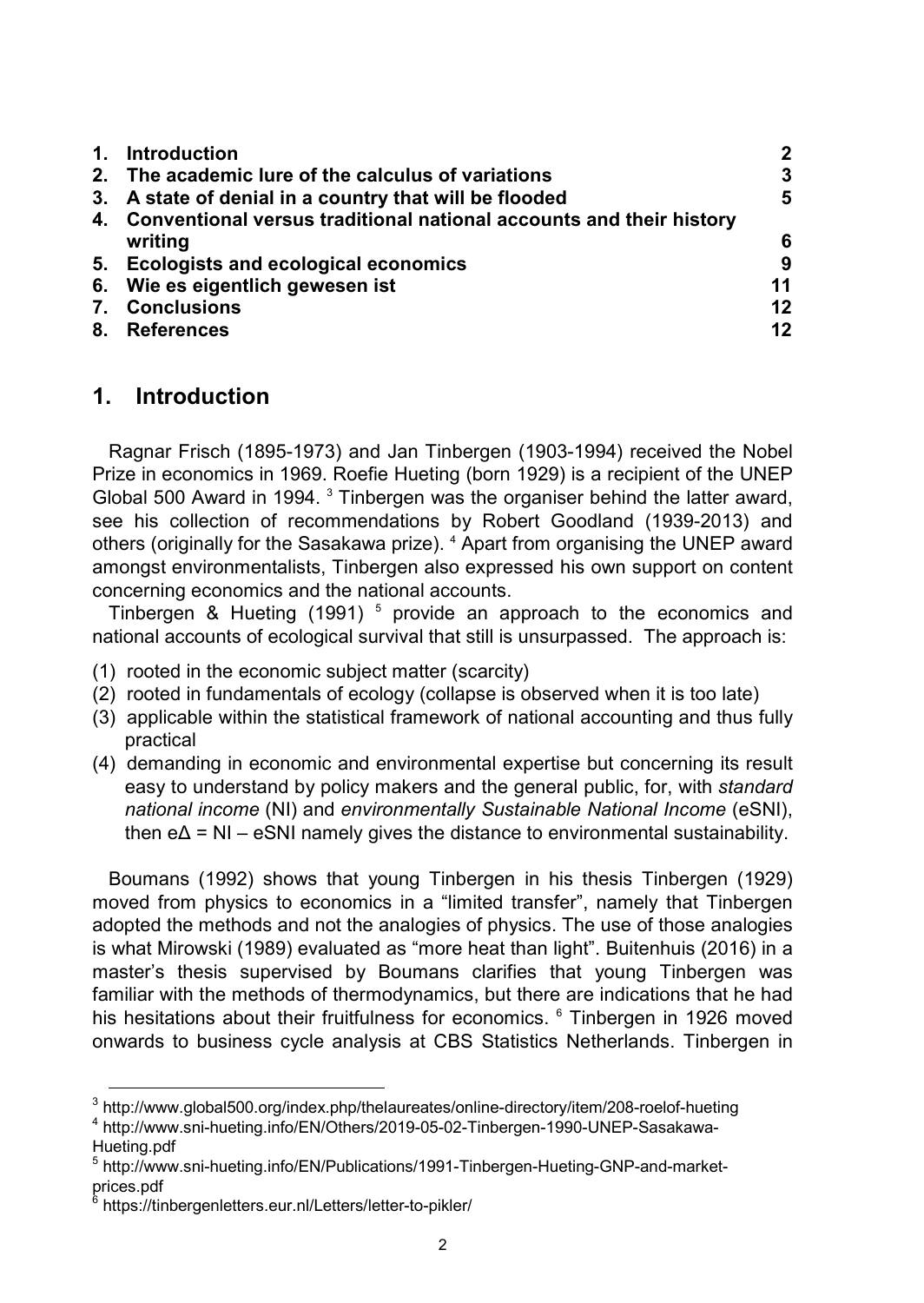official position there in 1929-1945 and also at the *League of Nations* became one of the founding fathers of national accounting alongside Keynes, Hicks, Kuznets, Meade, Stone and others, as is generally recognised see Kenessey (ed) (1994), Den Bakker (1994) in the latter volume, Bos (1992)-(2013) and Vanoli (2005). The Tinbergen & Hueting approach belongs to this method of national accounting.

Hueting & De Boer (2019b) review the results over 1969-2019. CBS invited these authors for a presentation of their book and a lecture on July 11 2019 that was attended by some sixty statisticians. CBS also made a video available (in Dutch), while sheets are also available in English.<sup>7</sup>

This article will review:

- (1) The Tinbergen & Hueting approach appears to be misunderstood or neglected by "ecological economists" who are no proper economists and who follow thermodynamics and entropy without much success in convincing the world, and with instead confusion for economic advisers and policy makers. The same holds mutatis mutandis for ecologists and biologists who keep a distance from economics and who developed their own terminology, see Colignatus (2019b).
- (2) Mainstream environmental economists like David Pearce (1941-2005) and Nordhaus (Nobel Prize in economics 2018) use the methods of the calculus of variations, which Tinbergen used in his thesis and still in Tinbergen (1956), but the Tinbergen & Hueting approach is based upon the IUCN, UNEP and WWF (1980) "*World Conservation Strategy: living resource conservation for sustainable development*", that uses the precautionary principle, and that allows the simpler condition that the vital environmental functions for the year of statistical observation must not be less at the end than at the beginning of the year. For statistics the use of the current state of technology and a zero rate of discount are obvious assumptions.
- (3) History writing about these developments is currently stuck in the approach propagated notably by Bos op.cit. that only looks at *conventional* national accounting, which apparently assumes that Tinbergen after 1950 did no longer think about national accounting, which thus neglects the Tinbergen & Hueting approach. Instead, *traditional* history writing would have an open mind and would also write about the Tinbergen & Hueting approach on economics and the national accounts including the environment.

The above is only a selection of issues discussed by Colignatus (2019d). This article belongs to political economy, as defined by Colignatus (2000a, 2005, 2011). Works by others will be deconstructed, which means that they are not only analysed on content but also on backgrounds of authors and potential purposes and (intended) effects. In case of tough criticism, authors have been informed and given the opportunity for comment or correction.

# **2.** *The academic lure of the calculus of variations*

The "Report of the United Nations Conference on the Human Environment, Stockholm 5-16 June 1972" causes embarrassment: so much was known already

-

<sup>7</sup> http://www.sni-hueting.info/EN/NA-eSNI/index.html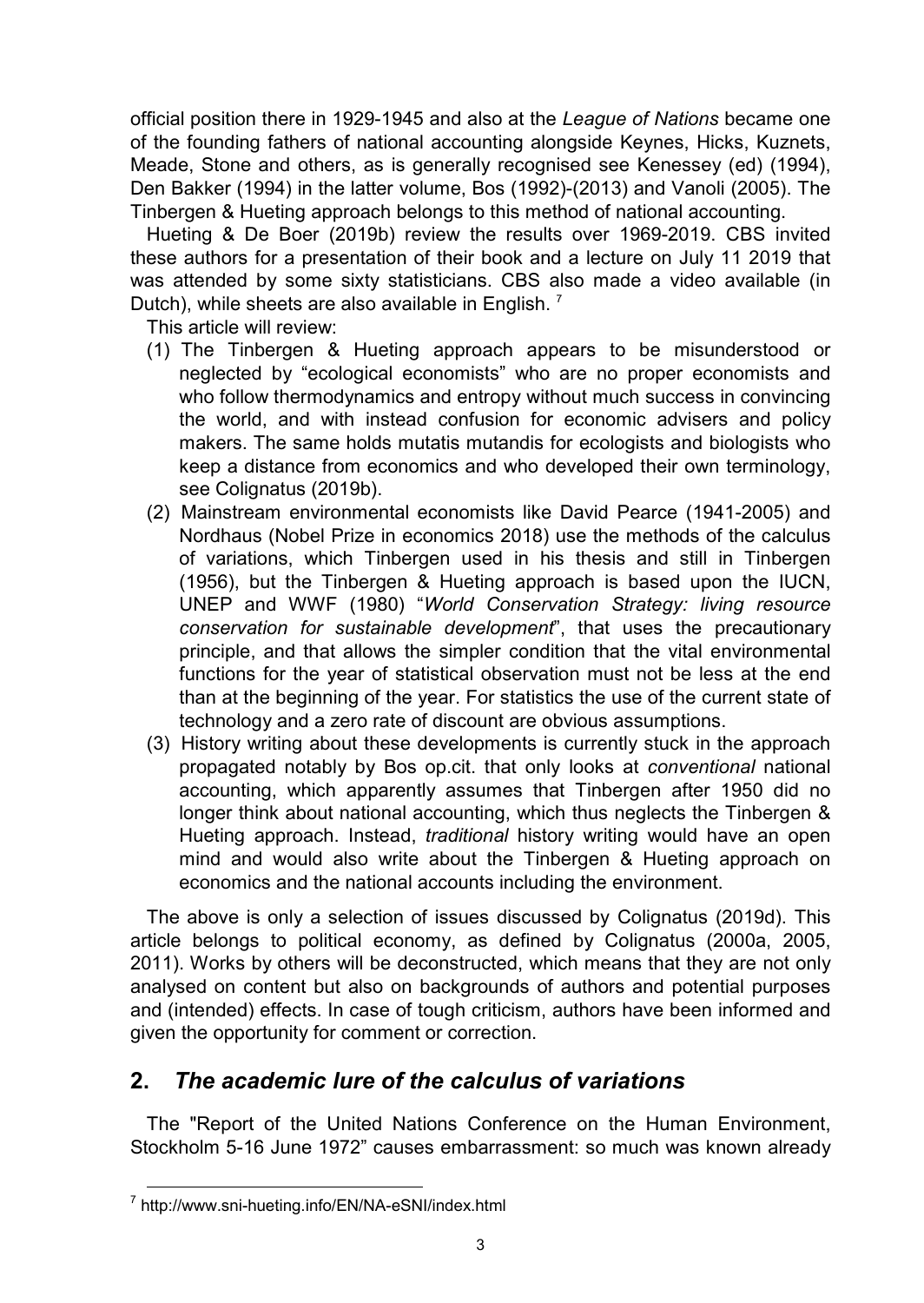so early, and actually so little has been achieved (United Nations 1973). The IUCN, UNEP and WWF (1980) "*World Conservation Strategy: living resource conservation for sustainable development*" argues "that for development to be sustainable, it should support conservation rather than hinder it". The Tinbergen & Hueting approach adopts this principle of conservation.

The approach is to make the measurement of national income conditional upon assumptions about preferences for environmental sustainability. The statistical measurement of environmentally sustainable national income (eSNI) requires that the vital environmental functions remain available for future generations. This approach puts physical boundaries upon economic welfare optimisation. For statistics it suffices to look at only one year, and not all future generations. The vital environmental functions are conserved, i.e. they should not be less at the end than at the beginning of the year of observation. While the prime result is the distance to environmental sustainability  $e\Delta = NI - eSNI$ , the method also provides for a rich biotope of indicators at the individual level of resource use.

Remarkably, academic economists inverted the conservation strategy. They interpreted the issue in terms of economic theory as a problem of optimising welfare over an infinite horizon of generations, while neglecting the boundary condition, regarding the boundary as not very relevant if their models gave solutions anyway. They started discussing whether "sustainability" meant equal consumption over the generations, or equal welfare, or discounted forms, or integral value vs per capita, and so on. All this distracts from ecological survival.

In practical calculation, various "green GDPs / indicators" have been proposed such as ISEW, Ecological Footprint, Adjusted Net Savings / Genuine Savings and Genuine Progress Indicator, and lately there is an increased interest in happiness as a re-interpretation of economic utility and social welfare. With respect to both ecological survival and requirements of economic theory these alternatives however fail.

David Pearce (1941-2005) apparently dominated the discussion and managed to get his view adopted by UNEP / Worldbank in the "Genuine Savings" indicator, nowadays "Adjusted Net Savings". Pearce had a background in Cost-Benefit Analysis (CBA) that has a tradition of looking at substitutions and trade-offs. Pearce suggested that there would be trade-offs in the environmental issue and between the generations, and he regarded sustainability as relying upon such trade-offs. If a current generation destroyed resources then a next generation might be "compensated" by e.g. more man-made capital like human capital. In this manner he created a discussion about the distinction between "weak" (trade-offs) and "strong" (conservation) sustainability. He portrayed the issue as if the proper notion of sustainability within economics would be the "weak" one, while the original proposal of conservation was marginalised and no longer called "conservation" but "strong sustainability". He stated that the Tinbergen and Hueting approach provided an "inverted" solution, while it was actually he himself who had inverted the IUCN, UNEP and WWF (1980) *World conservation strategy*. Potentially his wish to join in the abstraction of mathematical economics and the calculus of variations (by younger co-workers) suggested to him that such boundary issues could also be neglected. His inversion was actually a category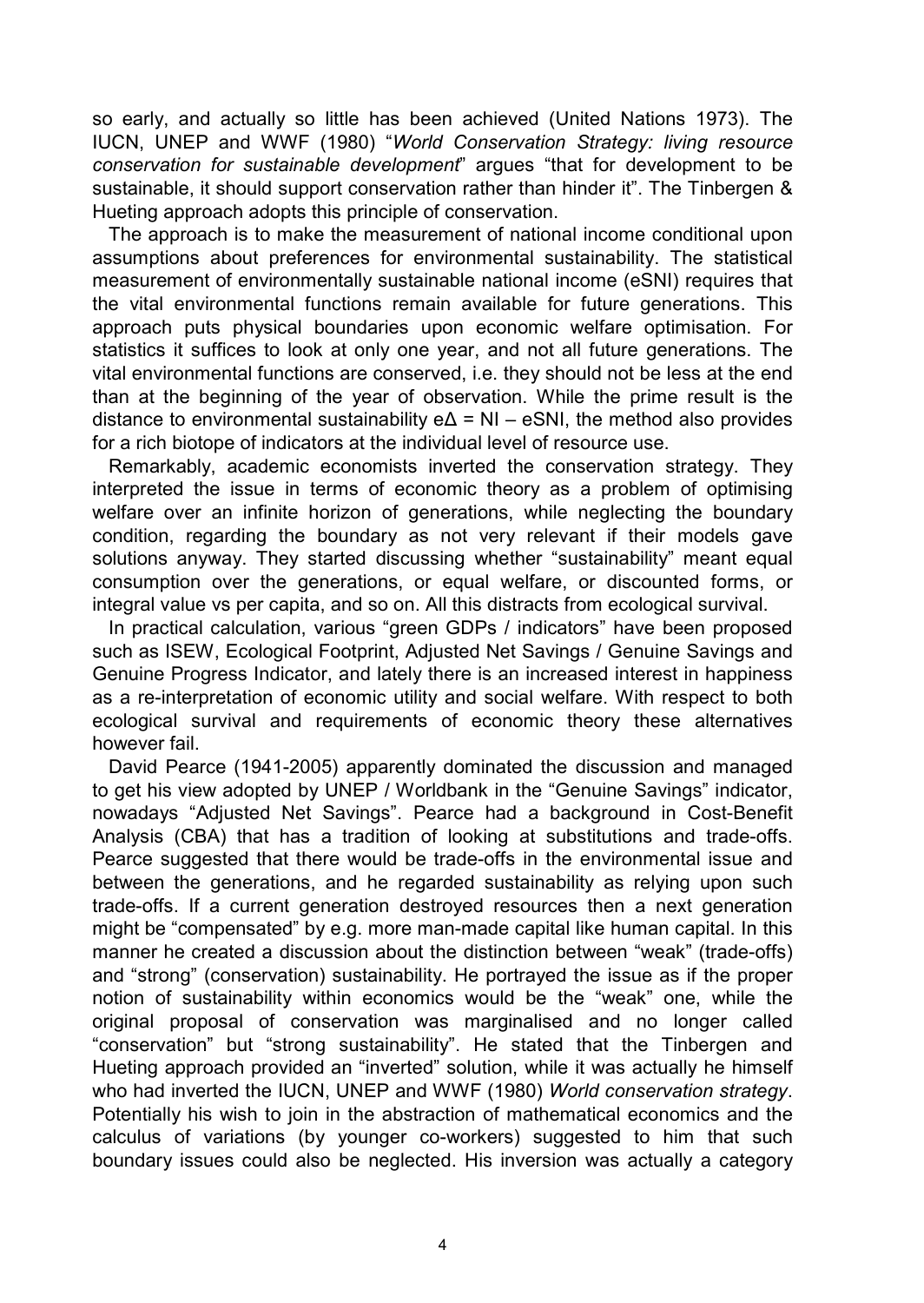mistake, since boundary conditions for an optimisation problem would have no trade-offs for themselves.

Currently, statistical offices and economic advisory and planning agencies over the world are implementing UN SEEA systems for national accounting and derived indicators both for statistical observation and projections for the future. These satellite accounts put the environment outside of the realm of economics, and do not provide for an integration of decision making about scarce resources for alternative ends.

Policy discussions on ecological survival will be much served when researchers study in detail what Tinbergen & Hueting have wrought. When an economist hasn't read Tinbergen & Hueting (1991) and now Hueting & De Boer (2019b), <sup>8</sup> then an advice on "economic growth" and ecological survival is at risk of being misguided – as indeed is shown in various cases.

Tinbergen (1903-1994) was one of the pioneers in the 1930s for what became the UN System of National Accounts (SNA) and thus was in a firm position on this issue. The main author of Tinbergen & Hueting (1991) is actually Hueting (born 1929). The two authors decided that Tinbergen would be the first author, based upon the international recognition that he had. By this gesture, Tinbergen expressed that he fully supported the findings by Hueting.

Tinbergen however also had a wider vision than Hueting, namely on the need of international co-operation, see Colignatus (2019d).

### **3.** *A state of denial in a country that will be flooded*

Consider the proverbial lemmings that run into the sea and drown by thousands. Let us consider how this horde of lemmings would do their statistics, running at some distance  $\Delta_{\text{sea}}$  > 0. Conventional lemming-statisticians, currently in control at the national statistical bureaus often with PhDs from highly ranking universities, would only record the position they are at, say the GPS co-ordinates. They can agree that there is a sea, as legend has it from some survivors of generations past, but this "sea" hasn't been observed yet, and thus for them mentioning a sea would not be statistics (of the past) but "politics" (about the future). For this manner of conventional thinking it is a revolution to grow aware that there is something called  $\Delta_{\text{sea}}$  which is just a current fact like the GPS position, and which can be reported about too, except that it has greater uncertainty since the sea has not been observed yet directly by GPS, but only inferred, say by changing vegitation. The uncertainty only disappears when  $\Delta_{\text{sea}} \leq 0$ , when statistical observation comes to an end. To my regret, the issue about the Tinbergen & Hueting approach is basically just as simple as this story about such lemmings. If the national statistical bureaus in the world, starting with CBS Statistics Netherlands, had not been so conventional thinking as can be observed as a fact too, and explained the issues better, then world policy making about environmental sustainability in the decades since Tinbergen & Hueting (1991) would have been better informed.

-

<sup>&</sup>lt;sup>8</sup> http://www.sni-hueting.info/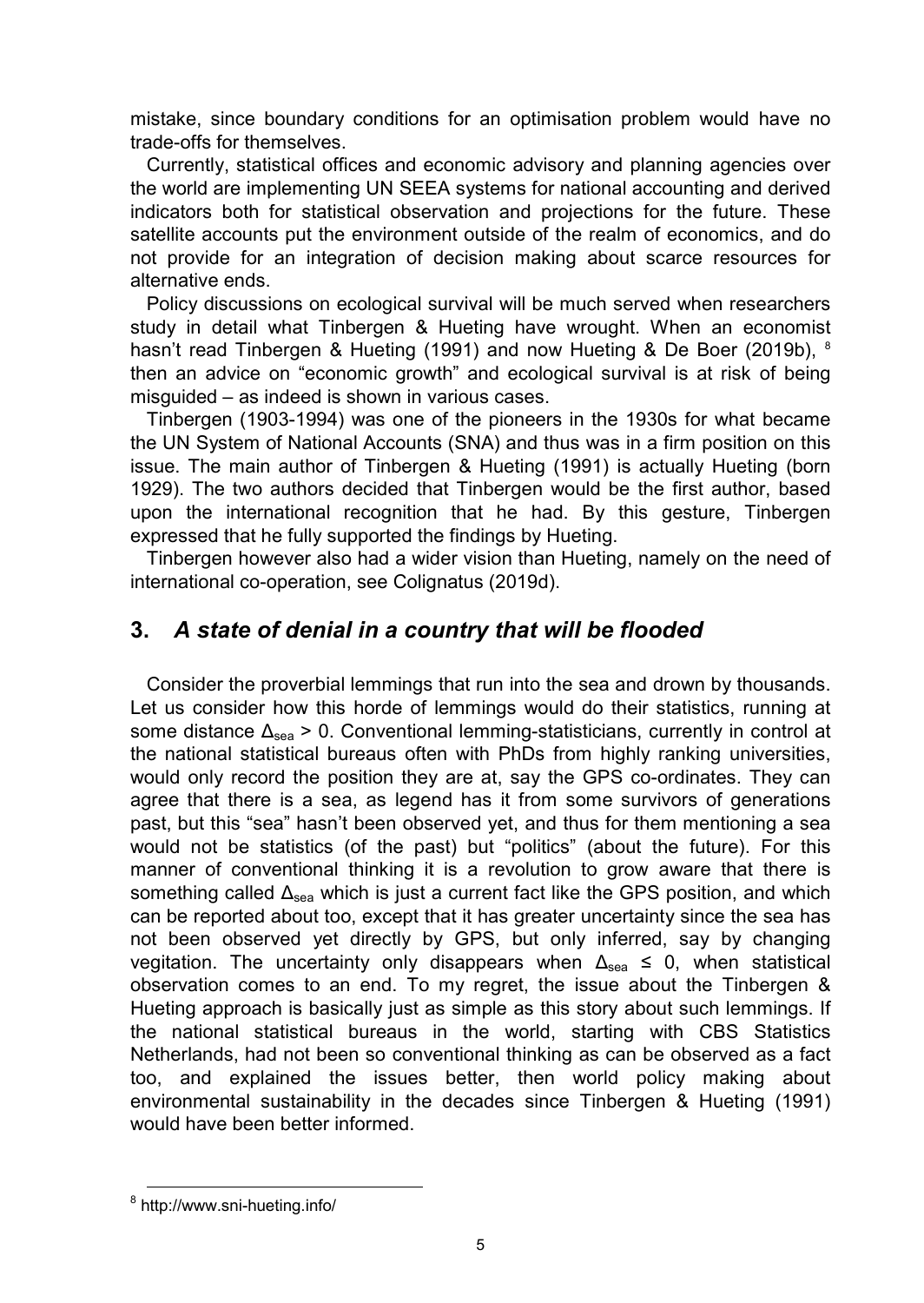With the publication of Hueting & De Boer (2019b),  $9$  readers can find in this book: (i) the basics from the thesis Hueting (1974a, 1980) that shows that the environment belongs to the subject matter of economics, and thus also to the national accounts, (ii) the vertical demand curve plus the methodology that measurement of national income is based upon conditional assumptions on preferences for environmental sustainability, (iii) the practical outcomes and proof of concept of  $e\Delta = NI - eSNI$ , (iv) documentation of the standards for environmental sustainability, (v) a review of the discussion since 1965 and deconstruction of common misunderstandings, (vi) inclusion of the Tinbergen & Hueting (1991) paper in their appendices to make it more accessible.

The distance to environmental sustainability for 1990 for Holland is estimated at around 50% of standard national income (NI or GDP), and for 2015 at 30% of NI. The shadow prices per sector that result from the calculation of eSNI are probably of greater importance for investment policies than what the official Dutch environmental assessment institute PBL gives. Vollebergh and Drissen (2018) estimate a "monetary environmental damage" of around 4.5% of NI, but they then forget that half of Holland will eventually be flooded. Kruitwagen, Van Egmond and Dietz (2019) refer to Hueting in 1970 but not to Hueting since 1986 with regard to eSNI. These authors and Bos and Ruijs (2019) present "nature points" and probably produce temporarily locally interesting results, but in the long run they also allow that half of Holland disappears under water. Bos and Ruijs (2019) suggest applications of "willingness to pay", but Hueting (1974a, 1980) has already shown that these CBA methods are fundamentally inadequate, precisely for the issue of nature and the environment. Bos refers to Hueting (1980) but apparently hasn't fully read it.

### **4.** *Conventional versus traditional national accounts and their history writing*

Reviewing Diane Coyle's (2014) "*GDP: A Brief but Affectionate History*", Marcel Boumans (2014:799) observes (my footnote):

"Actually, such a general history of national accounts does not exist yet.  $10$ It is revealing that Coyle uses a working paper on national accounts in the Netherlands (Frits Bos, MPRA paper no. 9387 [June 2008]) and an article on John Maynard Keynes's involvement with the development of national accounts in Britain (Geoff Tily in Review of Income and Wealth [June 2009]) as two of her three main sources for her history."

Bos (2008:50) correctly mentions Hueting's eSNI, for example in his table 5.2 "*Major events in Dutch national accounting since 1980*", and reports on it *correctly* but *incompletely*:

"Hueting (1980) stressed the economic importance of pollution and depletion of natural resources. Hueting (1991) developed a concept of Sustainable National Income (SNI): the maximum income that can be

l

<sup>&</sup>lt;sup>9</sup> http://www.sni-hueting.info/EN/NA-eSNI/index.html

 $10$  It is not clear what Boumans would think about André Vanoli (2005), and the volumes by Michael Ward (1939- 2008) who briefly mentions Hueting.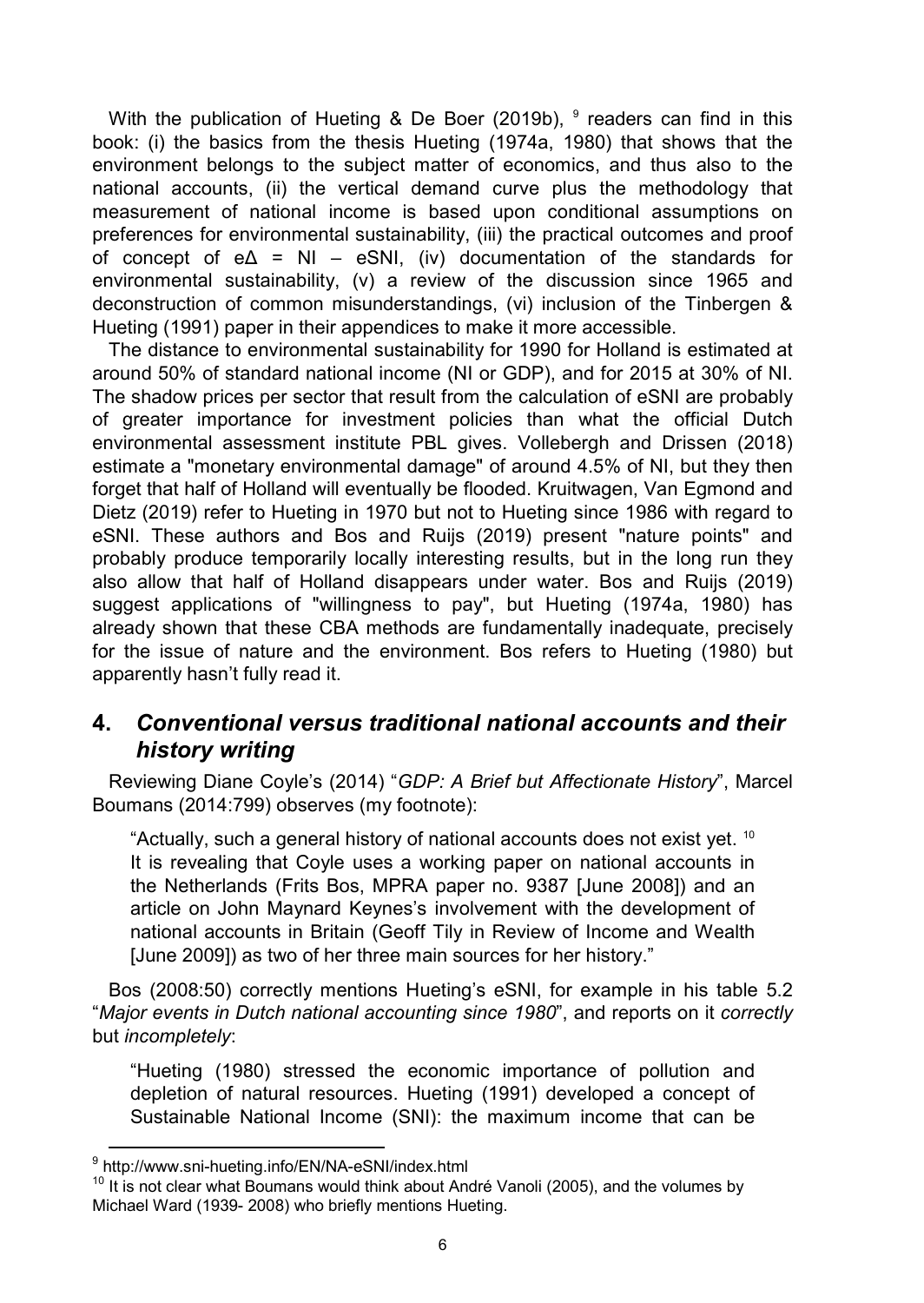sustained without technological development and excluding the use of non-renewable resources. According to Verbruggen et al. (2000), Dutch Sustainable National Income was in 1990 56% below the official Dutch national income. The purpose of the SNI is not to provide the policymakers with a goal for national income as such, but to indicate the sustainability gap based on current technology."

This is all. There is no reference to Tinbergen & Hueting (1991). Bos (2008) had already shown the important role by Tinbergen for the development of the national accounts since the 1930s, and it would be important to clarify to readers that Tinbergen since 1968 supported Hueting's contribution for correcting those accounts for damage to the environment. However, in an email to me of March 20 2019, Bos indicates that he still hadn't read that paper in 2019:

"If I write another article about National accounts, I will first read the article by Tinbergen and Hueting." <sup>11</sup>

Observe that Bos (2008) above refers to the *chapter* Verbruggen et al. (2000) and not the full *report* Verbruggen (ed) (2000). Why not refer to Hueting (1974a, 1980) (earlier date) and Tinbergen & Hueting (1991) and the chapter by Hueting & De Boer in Verbruggen (ed) (2000) (who refer to the first two references) ? Bos apparently hadn't read those and specifies only what he has studied. Apparently he hasn't studied the Tinbergen & Hueting approach yet in 2019. This situation necessitates a distinction between traditional and conventional approaches:

- The *traditional* approach in both national accounting and its history writing has a wide scope, that includes an interest in documenting the Tinbergen & Hueting approach on the economics of ecological survival.
- The *conventional* approach in both national accounting and its history writing, e.g. adopted by Bos, neglects the Tinbergen & Hueting approach. If executed correctly, *it explicitly states this neglect* and refers to other sources where the missing information can be found. If executed incorrectly, as Bos (2008) has done, *it doesn't mention this neglect* but simply neglects the Tinbergen & Hueting approach. It e.g. doesn't mention the Tinbergen & Hueting (1991) article, and gives only superficial and incomplete mention of some work by Hueting, with often neglect of the latest work (that might illuminate misunderstandings about earlier work).

Above distinction between "conventional" and "traditional" views on both national accounting *and its history writing*, only mentions history additionally, in order to deconstruct also the history writing by Bos. This present analysis is not about history writing by itself but is about politicial economy, also about national accounting. I am no historian but we cannot avoid statements about the past.

We are at risk of confusing national accounting and its history. Frits Bos includes so much history of the national accounts in his analyses that we might be inclined to judge his work as history writing while in fact his topic still concerns national accounting proper. The added history is something for historical interest, not the

l

<sup>&</sup>lt;sup>11</sup> Dutch: "Als ik weer een artikel over Nationale rekeningen schrijf zal eerst ik het artikel van Tinbergen en Hueting gaan lezen."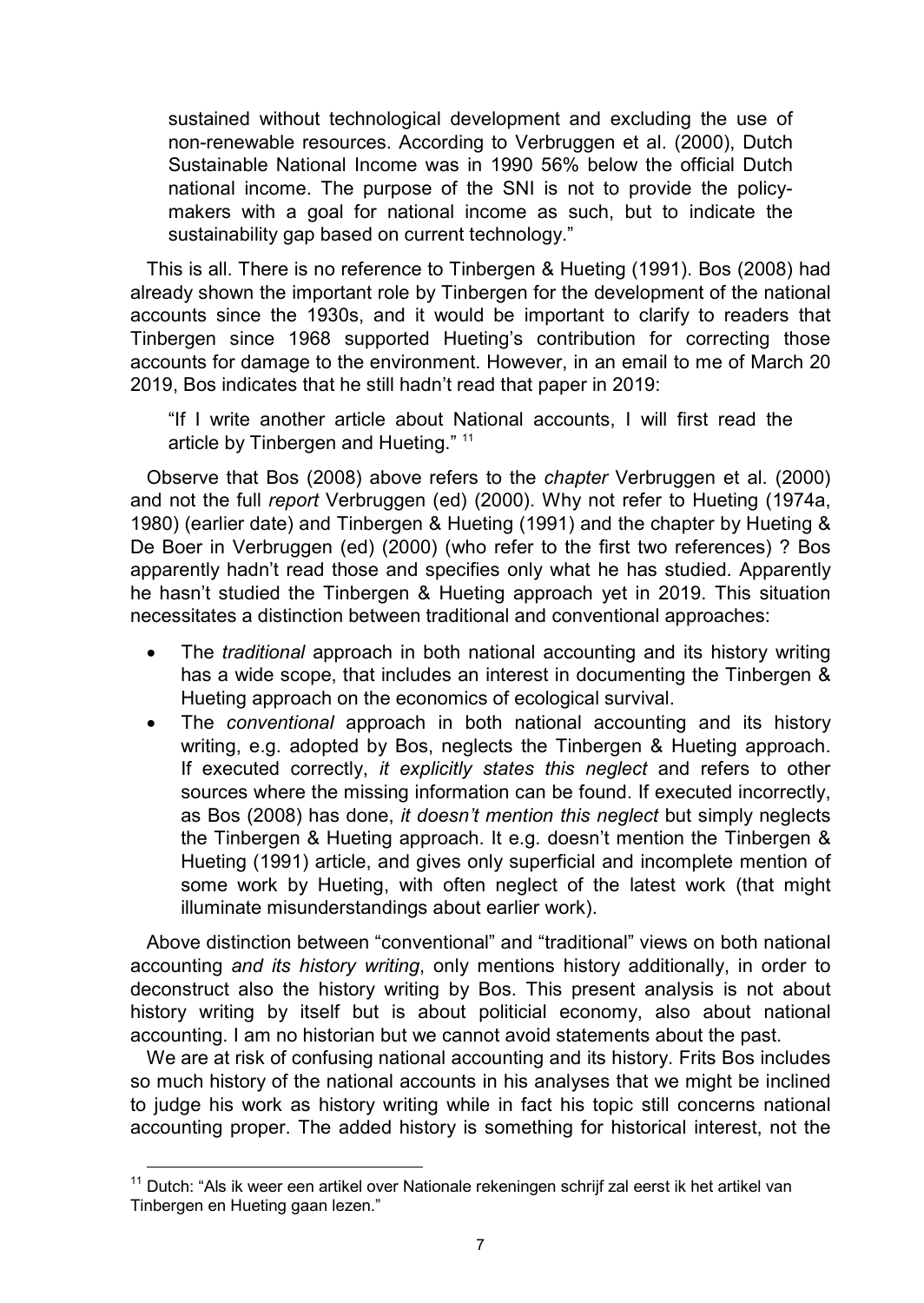main issue. This sobering thought allows us to arrive at a major inference to start with. Bos failed as a national accountant, because as a national accountant he should have looked into the Tinbergen & Hueting approach. In this he is no different from the other national accountants at CBS Statistics Netherlands who evicted eSNI from CBS. If Bos were only a historian of the national accounts then he might have had more room to select his own topic of research, and e.g. look at an area without Tinbergen & Hueting (1991), but in fact Bos is not merely a historian but a national accountant who should deal with the Tinbergen & Hueting (1991) propositions and who hasn't.

In corroboration of Bos's message to me of March 20 2019, we remarkably find:

- *No work at all* by Frits Bos refers to Tinbergen & Hueting (1991) and the support that Tinbergen gave to the work by Hueting. Bos (1992) basically was written in 1991 but might have been updated. Bos (2006) and (2011a) about three centuries history repeat the above text from (2008).
- Hueting is *not at all* mentioned (i) in the thesis Bos (2003) about past, present and future of national accounting, (ii) Bos (2011b) "*National accounts: barometer, telescope and compass of the national economy*" for the Gamma Canon "What everyone must know about the gamma sciences", (iii) Bos (2013) about *meaning and measurement*, and Bos (2017) in Eurona, the journal of Eurostat. The reference to the compass is awkward since Tinbergen & Hueting (1991) show that standard national income is a wrong compass when used for the environment. Bos refers to the Stiglitz, Sen, and Fitoussi report of 2009 but their report is deficient concerning Tinbergen and Hueting.

Bos moved to the Dutch Central Planning Bureau (CPB) in 2001 and since 2012 contributed to Cost-Benefit Analysis (CBA) on the environment. When Bos entered into the field of CBA on environmental economics then he should have looked at the Tinbergen & Hueting approach anyway (whatever his interest in conventional national accounts and its history). It appears that he still is (relatively) unware of *both* the ecological risk *and* the position of eSNI within CBA. This happenstance allows us to identify a source of miscomprehension in his lack of knowledge in 1986-2019 in general about the Tinbergen & Hueting approach.

Thus Bos (2008) hasn't fully grasped the analysis, and via him Coyle neither. In 2019 Coyle is advisor at the UK Office for National Statistics (ONS). Authors in Boumans (ed) (2007), Boumans (2014), Coyle (2014) and former director of INSEE Vanoli (2014) refer to Bos's incomplete (2006, 2008 or 2011a) or deficient (other) works. Likely these authors assume that Bos has compiled a proper history, in particular about developments at CBS where he was working, but alas. Bos might argue that eSNI has not been included in "official national accounting" and GDP, and thus doesn't form part of a "history of this official development", but eSNI has been a key element in the *discussion* within official national accounting, see also UN SEEA (2003). A proper (complete and correct) discussion of *national accounting and its history* would include the arguments why the Tinbergen & Hueting approach has not been adopted and this would allow readers to also see that such arguments are deficient. Bos however has the incomplete reporting and does not look deeper into the discussion about eSNI and thus doesn't highlight the confusion about it. It is tempting to call this "traditional history writing" but that is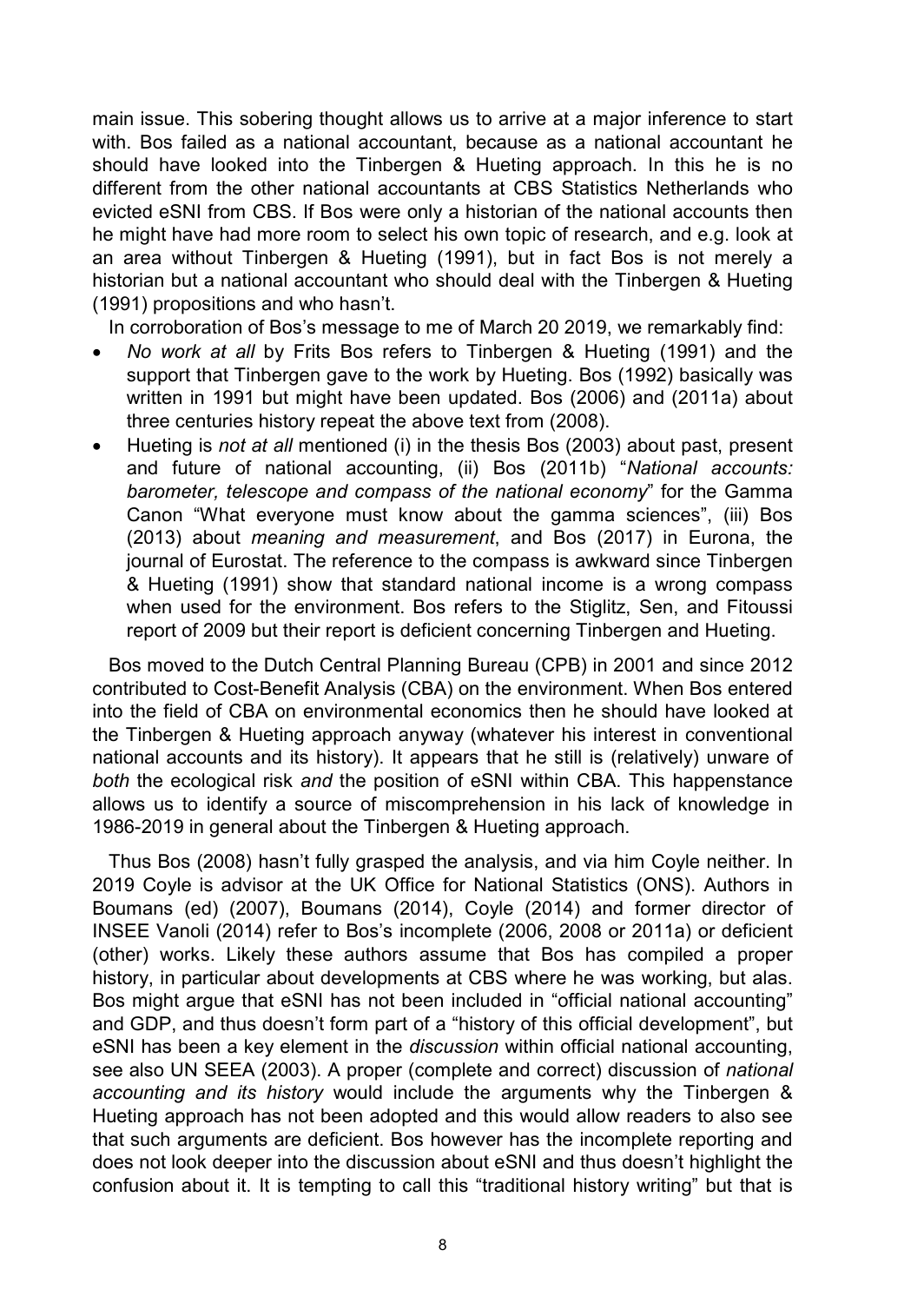the wrong term since national accounting and its history writing have a tradition that would require the inclusion of Hueting's work. Thus Bos's history writing is not "traditional" but only *conventional,* improper or biased (incomplete or deficient).

#### **5.** *Ecologists and ecological economics*

-

The introduction already gave the main line. Hueting worked primarily in the community of economic statistics and national accounts, at CBS Statistics Netherlands and the international conferences related to these. He opened CBS Statistics Netherlands to the physical and ecological sciences because of the prerequisites of sound environmental statistics. His contacts with academia and the journals were limited and his position was not of an academic, writing for journals. The economic journals may have been less interested in his topic of integrating the environment into the national accounts. Events brought Hueting in contact with birds of different feathers, which eventually became a community of researchers around the journal *Ecological Economics,* which published a major series of Hueting's work.<sup>12</sup> However, Røpke (2004:310):

"Most of the precursors were inspired by thermodynamics to rethink both natural and social processes in new terms"

These researchers were not necessarily trained in economics and even less trained in national accounting. To this amalgam of researchers, Hueting must have been as different a bird as to common economists.

While Hueting had been a founding member of the journal *Ecological Economics* the article Hueting, Bosch, De Boer (1995c) was rejected with curious comments, Hueting left the editorial team, and the paper was published at IDPAD(2). Readers may stop for a while to wonder why such a paper might not be published by EE.

The collection of articles Costanza (ed) (1997) "The Development of Ecological Economics" does not contain an article by Hueting, but contains an article by R.S. de Groot on valuation of environmental functions, Hueting's topic.

Costanza (2003), in his short review of the "early history of ecological economics", mentions Hueting, but Røpke (2004), who amplifies this history and

 $12$  For reference, the following statements have been copied from the April 30 2008 website of the International Society for Ecological Economics (ISEE) at http://www.ecoeco.org/index.php (a) "To promote understanding between economists and ecologists in the development of a sustainable world." (b) "ISEE is a not-for-profit, member-governed, organization dedicated to advancing understanding of the relationships among ecological, social, and economic systems for the mutual well-being of nature and people." (c) "Ecological economics exists because a hundred years of disciplinary specialization in scientific inquiry has left us unable to understand or to manage the interactions between the human and environmental components of our world. While none would dispute the insights that disciplinary specialization has brought, many now recognize that it has also turned out to be our Achilles heel. In an interconnected evolving world, reductionist science has pushed out the envelope of knowledge in many different directions, but it has left us bereft of ideas as to how to formulate and solve problems that stem from the interactions between humans and the natural world. How is human behaviour connected to changes in hydrological, nutrient or carbon cycles? What are the feedbacks between the social and natural systems, and how do these influence the services we get from ecosystems? Ecological economics as a field attempts to answer questions such as these."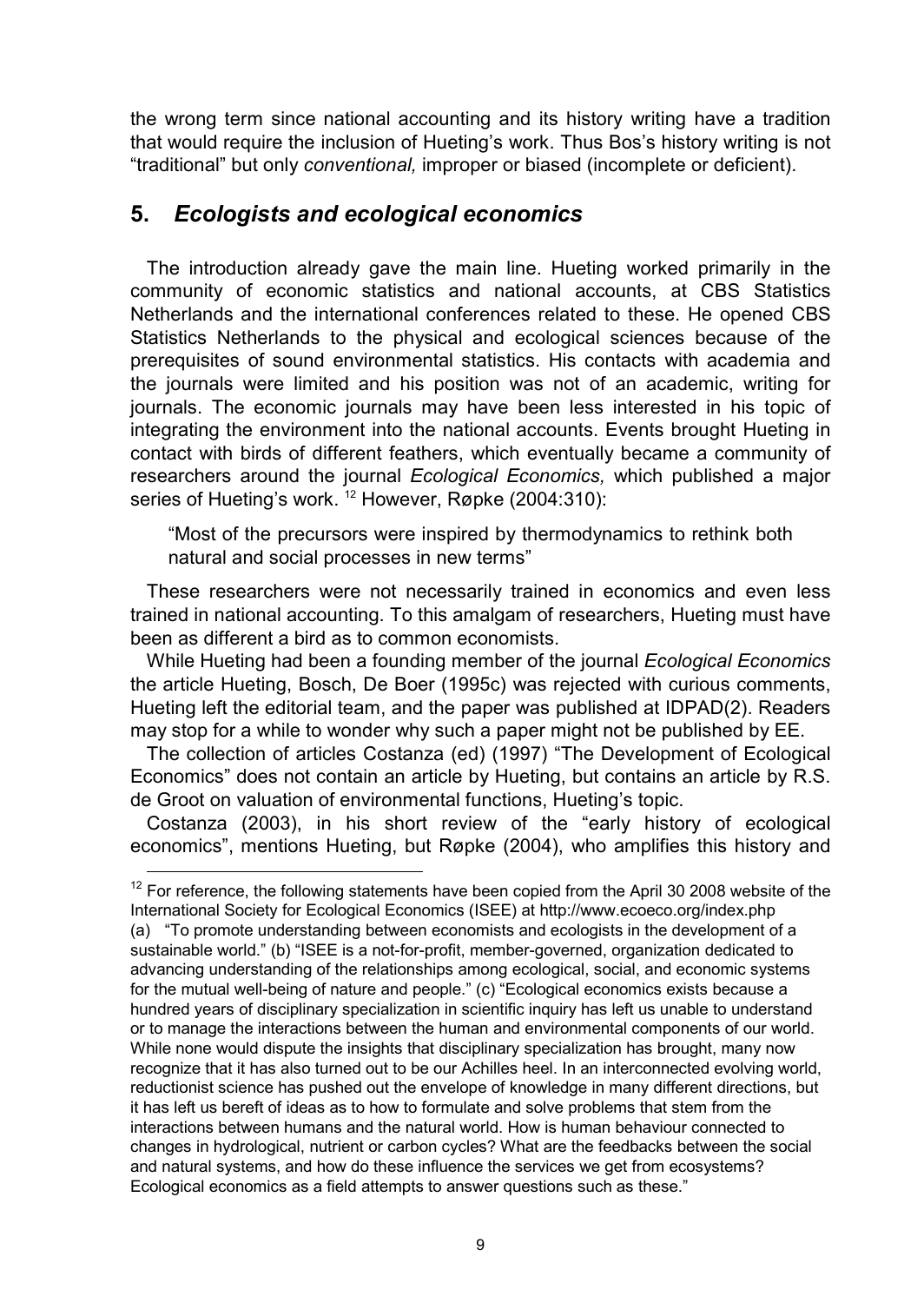who interviewed Costanza amongst others, does not refer to Hueting's work and contribution to the field of "ecological economics". Costanza et al. (2004) in a citation analysis don't mention Hueting. From the cited works 92 were selected by Costanza et al. based upon their personal judgement of what was influential. Apparently, Hueting's publications have had little effect in this community. Costanza et al. did not explicitly object to the methodology of eSNI but their neglect constitutes an implicit objection.

In contrast to this, Costanza et al. (1997), *"The value of the world's ecosystem* services and natural capital", an article in the journal *Nature* – with 3<sup>rd</sup> author R.S. de Groot – caught the fancy of the time, with citations in daily newspapers around the globe, and indeed with hundreds of citations in *Ecological Economics*. That journal spent a separate edition 25(1) to it. Included there are important criticisms by trained economists Hueting et al. (1998a) and El Serafy (1998).

Leaving those aside for a moment, it is important, for reference, to restate the strong criticism by Pearce (1998):

" $(...)$  the article by Costanza and his coauthors is deeply flawed.  $(...)$ Economists' frustration at seeing their contributions abused is therefore understandable. Getting it right has to matter. While *Nature* and the authors of the "value of everything" have got the publicity they quite reasonably sought, they have done so at the cost of some damage to the integrity of the science they attempted to use."

This criticism is repeated by Pearce, Hamilton and Atkinson (2001):

 "The most celebrated recent study that tries to value global ecosystem functions is that by Costanza et al. (1997)." (p213) "Essentially, a methodology developed for valuation at the margin has been applied to a context where it is not applicable." (p215) "It follows that there is no economic interpretation of virtually all the aggregate numbers in Costanza et al. (1997)." (p215).

The criticism by El Serafy (1998:26) is that the *Nature* article uses "ecosystem services" and does not refer to Hueting's "environmental functions", yet it is possible that El Serafy does not properly distinguish state and flow here, see Colignatus (2019b) on terminology:

"On the evidence of the language (…), and in the light of the environmental literature, one might venture the guess that the authors' service is really a function, and their function is really a service (…) Such an interpretation would conform with the standard (Hueting, 1980) definition of an environmental function (…) Hueting is nowhere mentioned in the article, nor his terminology followed."

Thus the "ecological economists" are not quite "economists". While Hueting has done his best to incorporate other sciences in his work – i.e. to use as the data to proceed with – it appears that Costanza missed out on the basics of economics and national accounting. For reference, professor Costanza started out with an MA in architecture and urban planning and had his Ph. D. in systems ecology with a minor in economics. Seen from this angle, this research community on their part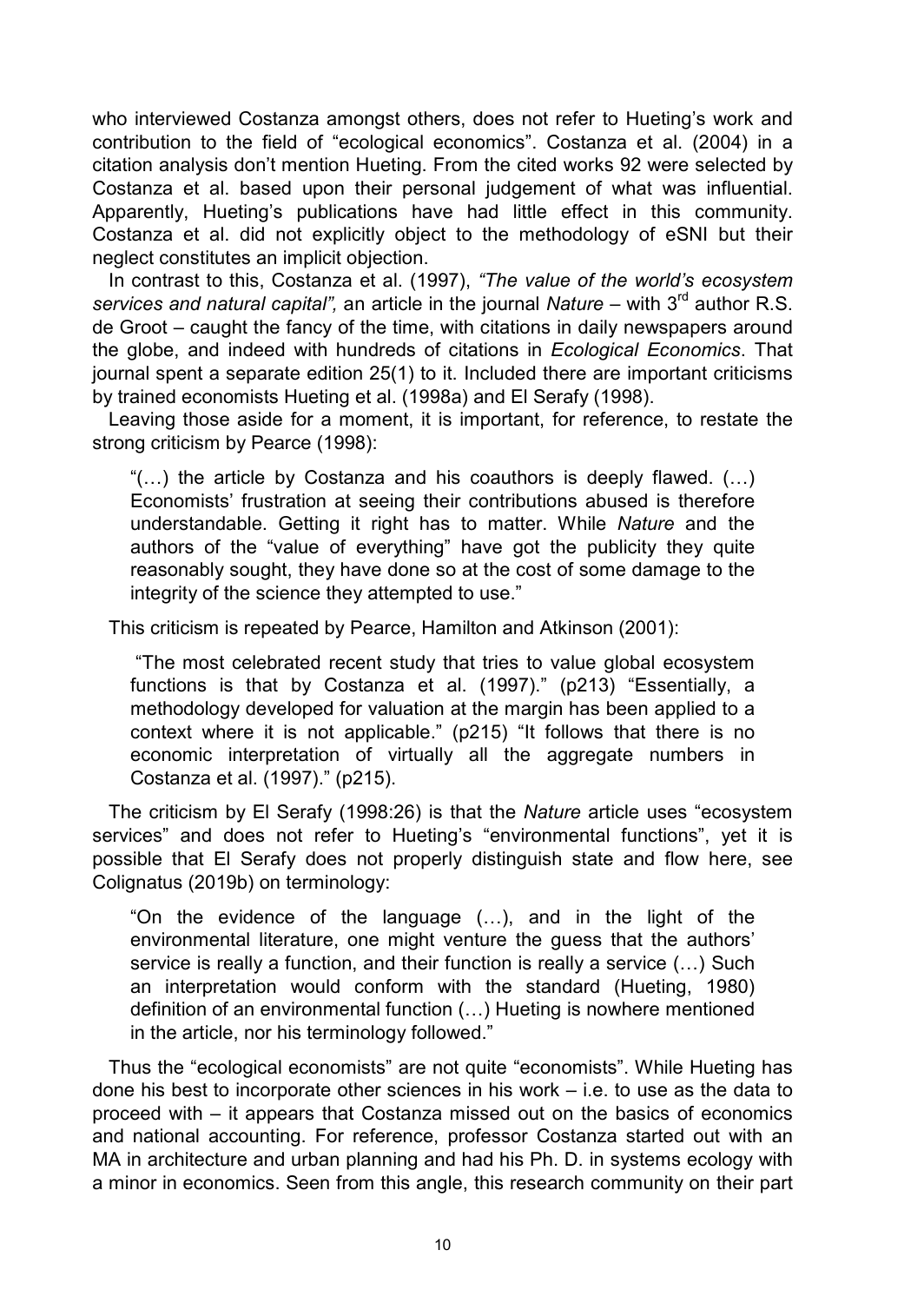has failed in synthesizing economics and ecological science, hence "ecological economics" is only a label but not necessarily convincing in content. One would wish that their studies would have been more directed towards economics. Note that the two disciplines of ecology and national accounting are not competitive but co-supportive, as different dimensions rather than opposites. Hence, both angles are important. The best approach is to express both ideas. Nevertheless, the difference in approach between Costanza and Hueting was not reported in *Nature*.

It may also be noted that Hueting's position requires connections to the world of official national accounting and its economic theory. Alternative approaches, such as ISEW, Ecological Footprint, Genuine Progress Indicator, Genuine Savings and indeed the Costanza et al. (1997) figure arose from the world of the academia and are relatively easy to implement. Indeed, while eSNI has had only the slow development at one unique place, such other indicators are readily copied by various research groups all over the world. The proliferation fills the scientific journals, rather detached from policy making, and the main effect seems that some research finding tickles a political body to generate more funds for more research. These alternative approaches, and the *Nature* article in particular, have drawn attention by researchers and the general public away from eSNI.

Had Costanza et al. (1997) expressed international support for Hueting's contribution to economic theory and statistical practice, then the situation would also have been easier for CBS Statistics Netherlands. Now, CBS was confronted with an outside world that for perhaps 99.9% did not understand what Hueting's work meant.

#### **6.** *Wie es eigentlich gewesen ist*

When Tinbergen read Hueting (1967, 1968) he contacted him, and at Tinbergen's advice, CBS Statistics Netherlands in 1969 appointed Hueting specifically for the task to correct national income for the impact on the environment. Though Tinbergen had been thinking and writing about the environment too from quite early on – which he could discuss with his brother biologist Niko Tinbergen (1907-1988), Nobel Prize in physiology and medicine 1973 – Hueting has been writing most explicitly about environmental economics. Following the contacts established for the UNEP award, the World Bank invited Tinbergen and Hueting to write a joint paper for a collection for the Earth Summit Rio 1992. This became Tinbergen & Hueting (1991).

Traditional accounting and its history includes: (i) The finding by Hueting (1974a, 1980) that the new scarcity means that the environment belongs to the subject matter of economics, and thus *also to the national accounts*. (ii) Hueting (1974a, 1980) suggested to publish NI-A (NI excl. asymmetric bookkeeping) alongside NI. (iii) Hueting (1974a, 1980) rejected standard Cost Benefit Analysis (CBA) on "willingness to pay" and "willingness to accept". (iv) Hueting (1986b) constructed a vertical demand curve to correct the deficiency of standard CBA, and to finally find a useful approach to correct standard NI, resulting into  $e\Delta = NI - eSNI$ . (v) Hueting (1989b) allows the standards to be chosen by politics or science, and makes the analysis conditional to assumptions on preferences on environmental sustainability. Statistics is not only about the figures but also about what they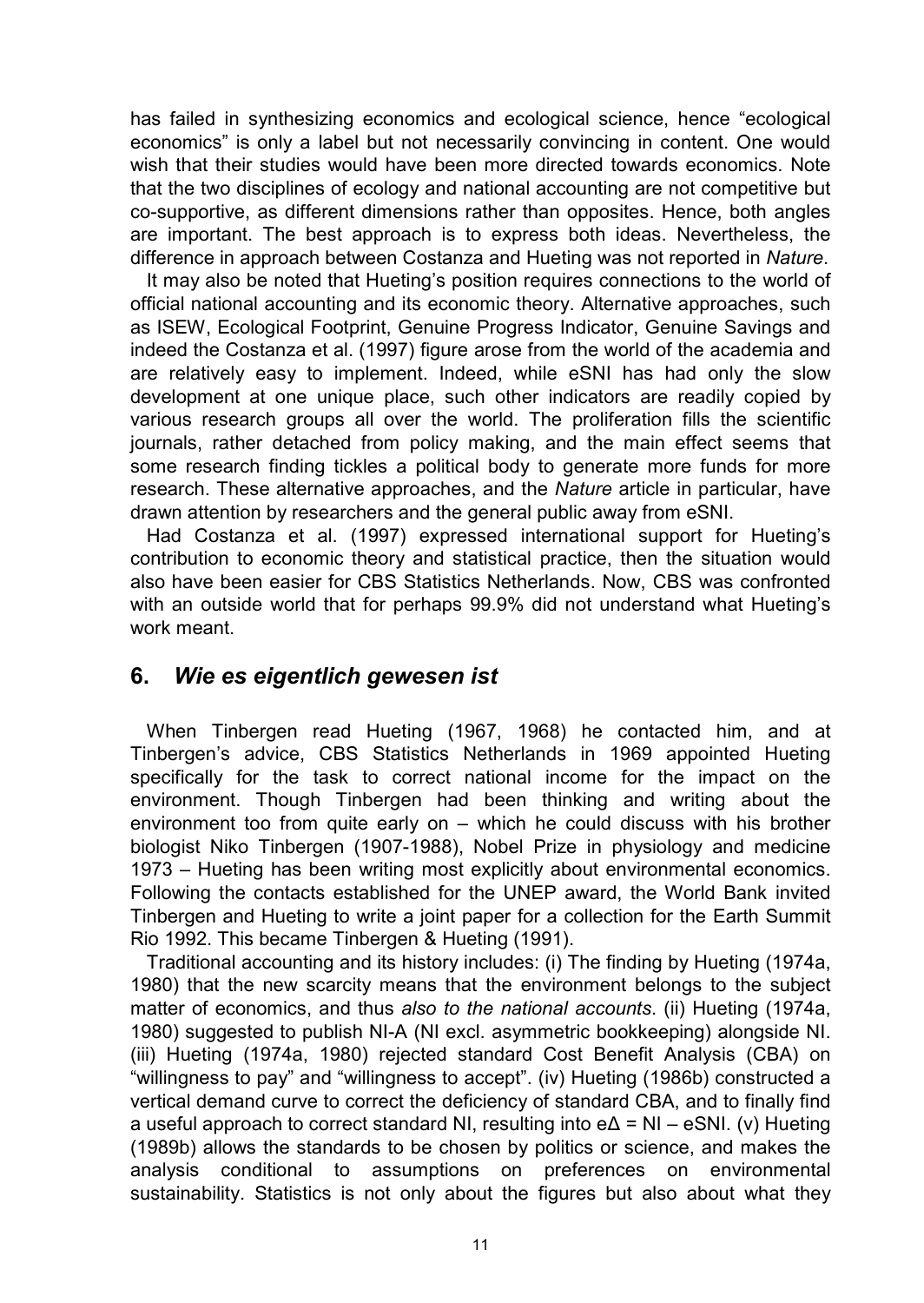mean. (vi) The importance of the Tinbergen & Hueting (1991) paper is that Tinbergen with his background in national accounting and econometric modelling fully endorses this approach and regards it as a natural extension for his own work and for economics as a whole.

### **7.** *Conclusions*

If ecological survival of humanity is at risk, and requires conservation (a.k.a. strong sustainability, see Dietz and Neumayer (2007)), then the Tinbergen & Hueting approach would merit support. Economists currently are malinformed and often think that "economic growth" might pay for improvement in the environment, but "economic growth" actually means production growth and should not be confused with improvements in technology and welfare, while production growth actually tends to harm the environment. When economists would understand the Tinbergen & Hueting approach then economics again becomes a force for the good instead of the bad. The academia should have more discipline and not abuse their freedom for turf wars in the ivory tower. The story of population growth and environmental degradation over the last 50 years is not only a story about conflicting political goals but also a story about grand failure at the academia and national institutes of research and advice.

# **8.** *References*

PM. Colignatus is the name of Thomas Cool in science. References are consistent with Colignatus (2019d) and Hueting & De Boer (2019b).

- Ahmad, Y., S. El Serafy, E. Lutz (eds.) (1989), "Environmental Accounting for Sustainable Development", The World Bank / UNEP, Washington, D.C.
- Bakker, G.P. den (1994), "Dutch national accounts: a history", p66-92 in Z. Kenessey (ed) Bos, F. (1992), "The history of national accounts", CBS NA-048
- Bos, F. (1995), "Economic theory and national accounting", CBS Statistics Netherlands NA-075
- Bos, F. (2003), "The national accounts as a tool for analysis and policy; past, present and future", thesis University Twente, http://mpra.ub.uni-muenchen.de/1235/
- Bos, F. (2006), "The development of the Dutch national accounts as a tool for analysis and policy", Statistica Neerlandica, 60, pp. 215-258
- Bos, F. (2007), "Use, misuse and proper use of national accounts statistics", National accounts occasional paper Nr. NA-096, CBS Statistics Netherlands Voorburg, http://mpra.ub.uni-muenchen.de/2576
- Bos, F. (2008), "Uses of National Accounts; History, International Standardization and Applications in the Netherlands", http://mpra.ub.uni-muenchen.de/9387/
- Bos, F. (2011a), "Three centuries of macro-economic statistics", MPRA 35391
- Bos, F. (2011b), "Fifty major contributions of social science to society. National accounts: barometer, telescope and compass of the national economy". Gamma Canon
- Bos, F. (2013), "Meaning and measurement of national accounts statistics", MPRA 44970
- Bos, F. (2017), "Uses of national accounts from the 17th century till present and three suggestions for the future", Eurona (journal of Eurostat), 1, p41-71
- Bos, F., and A. Ruijs (2019) "Biodiversity in the Dutch practice of cost-benefit analysis", CPB Background Document, february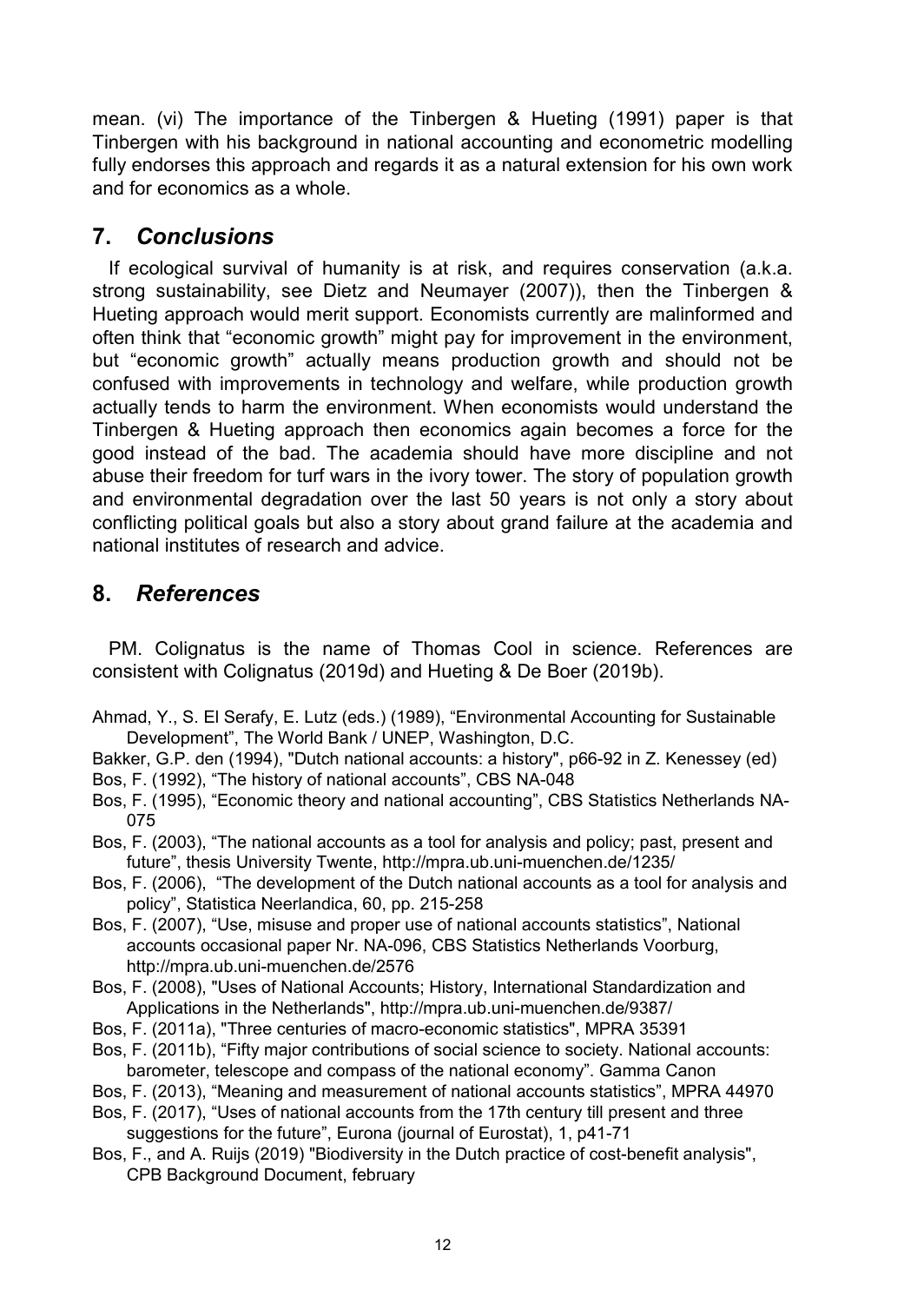Boumans, M.J. (1992), "A case of limited physics transfer. Jan Tinbergen's resources for reshaping economics", Tinbergen Institute Research Series, 38

Boumans, M.J. (2014), "D. Coyle, GDP: A Brief but Affectionate History" (book review), Business History Review, volume 88, issue 4, pp. 799-801, https://dspace.library.uu.nl/handle/1874/321051

Boumans, M.J. (ed) (2007), "Measurement in Economics: a Handbook", Elsevier

Buitenhuis, M. (2016), "Jan Tinbergen's Move from Physics to Economics, 1922-1930", master's thesis, https://dspace.library.uu.nl/handle/1874/325667

Colignatus, Th. (2000a, 2005, 2011), "Definition and Reality in the General Theory of Political Economy", 1<sup>st</sup> edition Samuel van Houten Genootschap, 2<sup>nd</sup> edition Dutch University Press, 3rd edition SvHG, http://thomascool.eu

Colignatus, Th. (2019b), "National Accounts in the Anthropocene: Hueting's Environmental Functions and Environmentally Sustainable National Income: Translation and Relevance for Ecosystem Services",

https://papers.ssrn.com/sol3/papers.cfm?abstract\_id=3419402

Colignatus, Th. (2019d), "The Tinbergen & Hueting Approach in the Economics and National Accounts of Ecological Survival", draft http://thomascool.eu/Papers/Environment/2019-04-17-THAENAES.pdf (refresh cache) See an earlier draft at https://mpra.ub.uni-muenchen.de/63904/

Costanza, R. (2003), "The early history of ecological economics and the international society for ecological economics (ISEE)", ISEE, Internet Encyclopaedia of Ecological **Economics** 

Costanza, R. (ed) (1997), "The Development of Ecological Economics", The International Library of Critical Writings in Economics series, Edward Elgar

Costanza, R., D. I. Stern, B. P. Fisher, L. He and C. Ma (2004), "Influential Publications in Ecological Economics: A Citation Analysis", Rensselaer Working Papers in Economics No 0408

Costanza, R., R. d'Arge, R. de Groot, S. Farber, Monica Grasso, B. Hannon, K. Limburg, S. Naeem, R.V. O"Neill, J. Paruelo, R.G. Raskin, P. Sutton and M. van den Belt (1997), "The value of the world's ecosystem services and natural capital", Nature 387, May 15, p253 – 260

Costanza, R., R.S. de Groot, L.C. Braat, I. Kubiszewski, L. Fioramonti, P. Sutton, S. Farber, M. Grasso (2017), "Twenty years of ecosystem services: How far have we come and how far do we still need to go?", Ecosystem Services 28 (2017) 1-16

Coyle, D. (2014), "GDP: A Brief but Affectionate History", Princeton University Press

Dietz, S., and E. Neumayer (2007), "Weak and strong sustainability in the SEEA: concepts and measurement", Ecological Economics, 61 (4). pp. 617-626

Hueting, R. (1967), "Welvaartsparadoxen", paper prepared for the National Centre of Administrative Studies, The Hague; a version published as (1968), "Welvaartsparadoxen", ESB 2636, p. 263-264

Hueting, R. (1969a), "Functions of Nature: Should Nature be Quantified?", London, World Wildlife Fund.

Hueting, R. (1970), "Wat is de natuur ons waard?", Baarn

Hueting, R. (1974a, 1980), "New Scarcity and Economic Growth: More Welfare Through Less Production?", Dutch edition: Agon Elsevier, Amsterdam 1974; English edition: North-Holland Publishing Company, Amsterdam, New York, Oxford, 1980

Hueting, R. (1986b), "A Note on the Construction of an Environmental Indicator in Monetary Terms as a Supplement to National Income with the Aid of Basic Environmental Statistics", Report to Prof. Dr. E. Salim, Minister of Population and Environment, Indonesia. Jakarta, March.

Hueting, R. (1989b), "Correcting National Income for Environmental Losses: Towards a Practical Solution", in Y. Ahmad, S. El Serafy, E. Lutz (eds.) (1989)